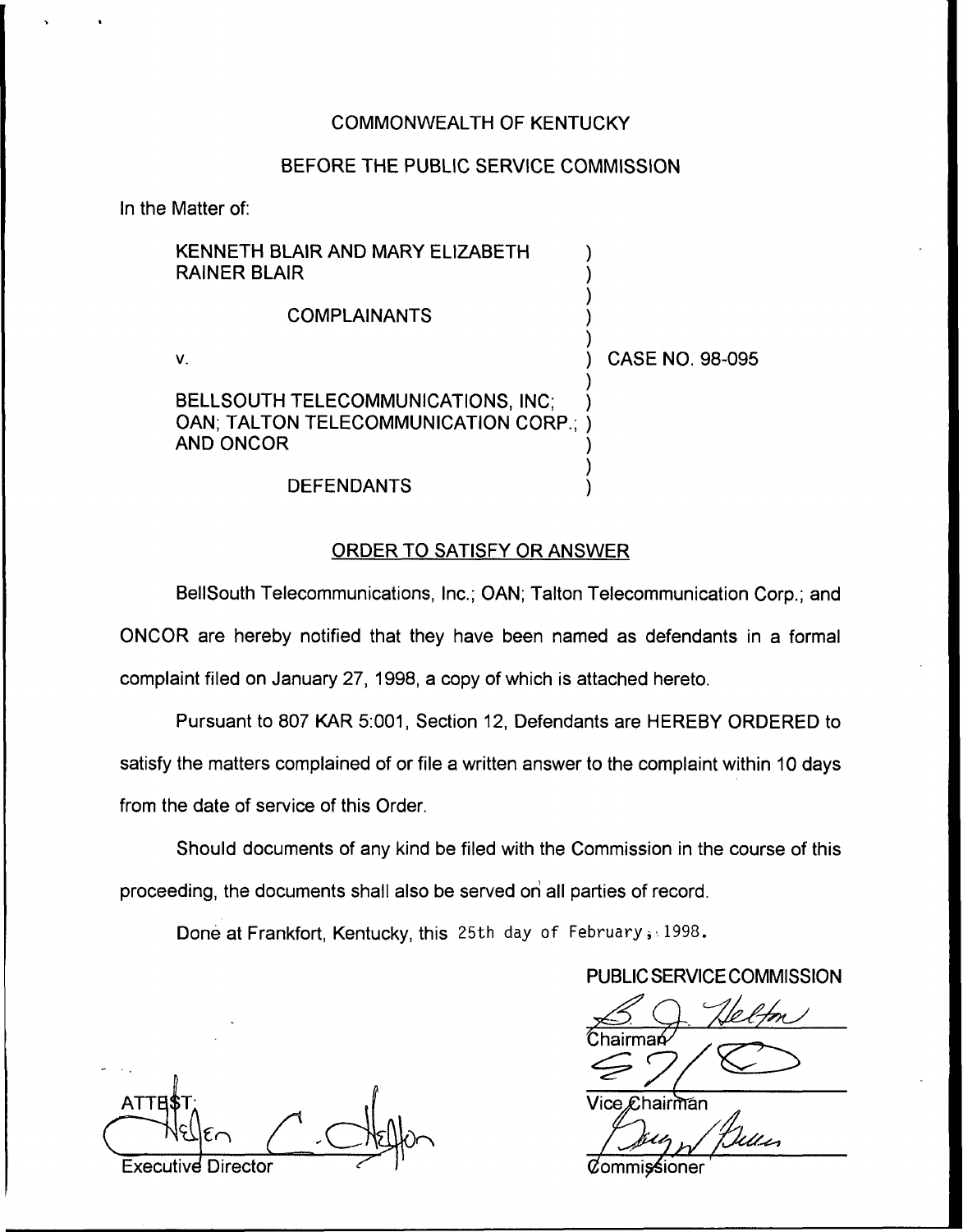## BEFORE THE PUBLIC SERVICE COMMISSION



 $\vee$ . BELLSOUTH TELECOMMUNICATIONS, INC., OAN, TALTON TELECOMMUNICATION CORP., ONCOR.

KENNETH BLAIR &

**PLAINTIFFS** 

**DEFENDANTS** 

MARY ELIZABETH RAINER BLAIR

1) NOW COMES THE PLAINTIFFS, IN PROPRIA PERSONA, AND RELYING ON THE DECISION IN HAINES v. KERNER, 404 U.S 519 AND SHOW THEIR COMPLAINT AGAINST THE DEFENDANTS AS FOLLOWS:

## PARTIES TO THE ACTION

 $2)$ THE PLAINTIFFS IN THIS ACTION ARE CITIZENS OF THE UNITED STATES AND RESIDENTS OF THE STATE OF KENTUCKY RESIDING IN CLARK COUNTY. THE PLAINTIFF'S NAMES AND ADDRESSES ARE AS FOLLOWS: KENNETH BLAIR 45 MACKAY ST. WINCHESTER, KY. 40391. MARY ELIZABETH RAINER BLAIR 45 MACKAY ST. WINCHESTER, KY. 40391. THE DEFENDANTS IN THIS COMPLAINT ARE: BELLSOUTH TELECOMMUNICATIONS INC.HEREINAFTER REFERRED TO AS BS...A GEORGIA BASED CORPORATION, PROCESS AGENT BEING GREIGHTON E. MERSHON SR. AT 601 WEST CHESTNUT RM. 407 LOUISVILLE, KY. 40203. OAN, A CALIFORNIA BASED CORFORATION, FOB 1175 NORTH RIDGE CA. 91328; ONCOR, A TEXAS BASED CORPORATION, POB 50599 DALLAS, TX. 75250; TALTON, A ALABAMA BASED CORPORATION, POB 1019 SELMA, AL. 36702.

STATMENT OF THE CASE

ON OR ABOUT DECEMBER OF 1995 PLAINTIFFS RECEIVED A PHONE  $3)$ BILL FROM BELLSOUTH TELECOMMUNICATIONS (BS). THE BILL CONTAINED MANY CHARGES FOR CALLS THAT WERE UNAUTHORIZED. PLAINTIFFS IMMEDIATELY CALLED BS AND ADVISED THEM OF THE UNAUTHORIZED USE OF THEIR TELEPHONE CREDIT CARD NUMBER. BS ADVISED THAT THEY WOULD INVESTIGATE THE SITUATION AND BILL THE NUMBERS THAT THE CALLS WERE MADE TO AND FROM. PLAINTIFFS ROUTINELY CALLED BS CONCERNING THE RESULTS OF THE INVESTIGATION AND BILLING. BS ADVISED PLAINTIFFS TO WAIT FOR VARIOUS TIME PERIODS. PLAINTIFFS OFFERED TO PAY THE UNDISPUTED PORTION OF THE BILL BUT BS

 $\mathbf{1}$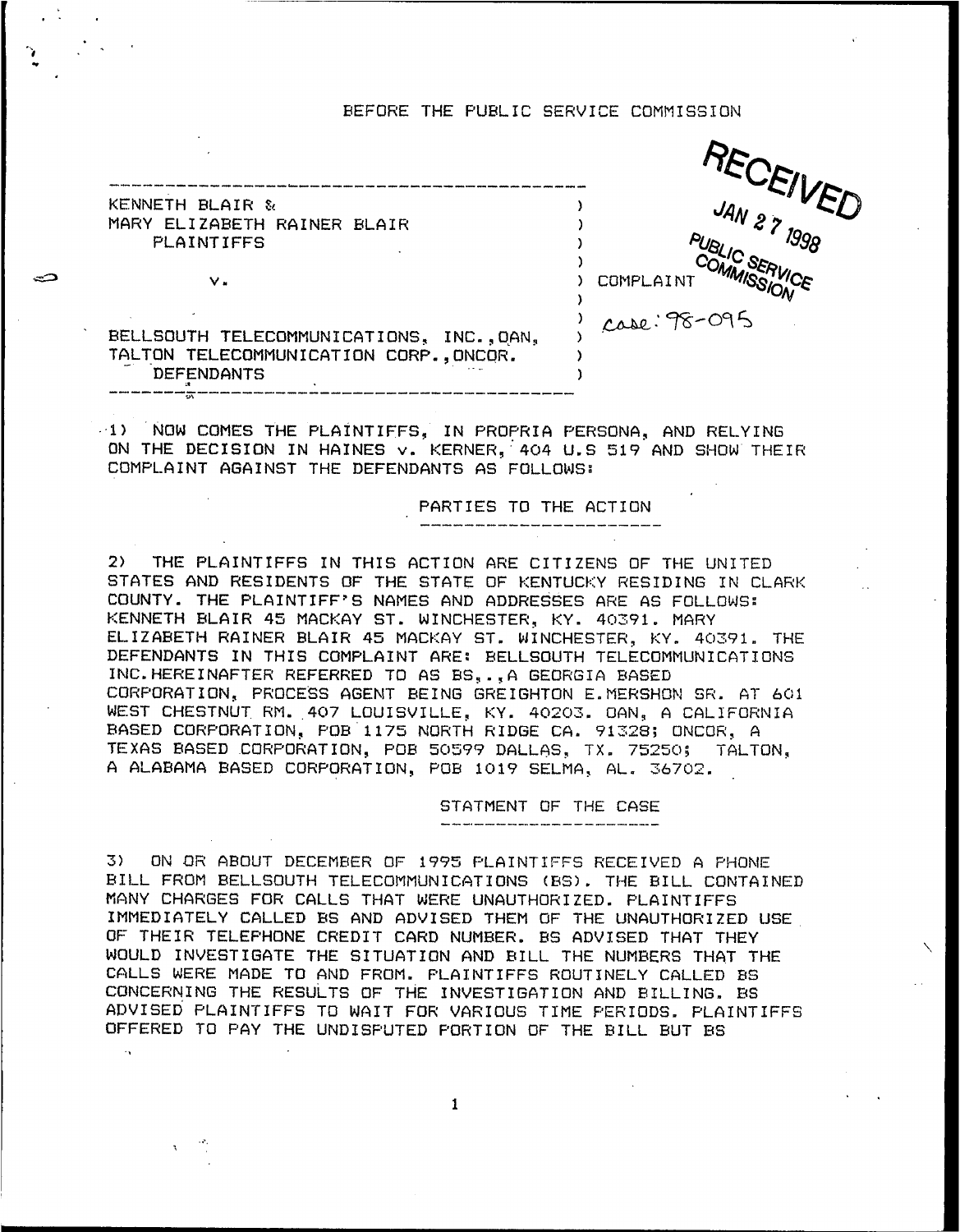ADVISED THAT THE PAYMENT WOULD GQ TOWARD THF ENTIRE BILL NGT JUST THE AUTHORIZED PORTION. THIS SITUATION CONTINUED FQR SEVERAL MONTHS.

4) BS CONTINUED TO REFUSE TQ ACCEPT PAYMENT GF THE UNDISPUTED CALLS BUT DID ACCEPT A PAYMENT OF \$146.00 ON OR ABOUT 1/18/96 IN ORDER FOR PLAINTIFFS TG HAVE PHONE SERVICE CONTINUE WHILE BS CONTINUED TQ INVESTIGATE. BS NEVER REPORTED ANY RESULTS OF THE INVESTIGATION OR THAT IT WAS EVER COMPLETED. PLAINTIFF'S PHONE SERVICE WAS DISCONNECTED ON OR ABOUT FEBRUARY 15,1996. BS ADVISED PLAINTIFFS TO CONTACT EACH INDIVIDUAL LONG DISTANCE CARRIER ABOUT ADJUSTING THE UNAUTHORIZED PORTION OF THE BILL. PLAINTIFF, MARY BLAIR DID CALL THOSE CARRIERS THAT SHE COULD REACH BY PHONE AND FURTHER SENT SECTIONS QF THE PHONE BILL WITH SPECIFIC NUMBERS ENCIRCLED AND WITH A NOTE INDICATING THE UNAUTHORIZED CALLS. TWO COMPANIES, AT&T AND STE ADJUSTED (DEDUCTED) MORE THAN \$300.00. OTHER COMPANIES EITHER DID NOT RESPOND OR FAILED TO ADJUST ANY PART OF THE BILL AS PLAINTIFFS WERE TOLD THAT THEY WOULD.

5) DURING THE COURSE GF COMMUNICATIONS BY PLAINTIFF, MARY BLAIR, ASKED IF SHE COULD HAVE <sup>A</sup> PHONE IN HER NAME AT 45 MACKAY ST. PLAINTIFF WAS TOLD THAT SHE COULD NGT HAVE PHONE'SERVICE AT THAT ADDRESS EVEN THOUGH SHE NEVER HAD A PHONE IN HER NAMF. PLAINTIFF WAS FURTHER ADVISED THAT UNTIL THE PHONE BILL FOR 45 MACKAY ST. WAS PAID IN FULL NQ GNE COULD HAVE <sup>A</sup> PHONE AT THAT ADDRESS.

6) ON OR ABOUT AFRIL 10, JUNE 10, AND SEPTEMBER 10,1997 PLAINTIFFS RECEIVED LETTERS FROM ALF ADAMS OF ADAMS & WHITEAKER, ATTORNEYS AT LAW, REPRESENTINB BS AS DEBT COLLECTORS. THEN ON OR ABOUT DECEMBER 23, 1997 ADAMS & MHITEAKER CALLED THE RESIDENCE GF ELIZA ROGERS, PLAINTIFF 'KENNETH BLAIR'S MOTHER WHO LIVES IN LEXINGTON

7) THE PLAINTIFFS MADE REQUESTS FGR BS TO SEND COPIES OF THE DISPUTED PHONE BILL. PLAINTIFFS WERE ADVISED THAT THEY WOULD RECEIVE THEM BUT DID NOT, ON AUGUST 7, 1997 PLAINTIFFS FILED A COMPLAINT AGAINST BS WITH THE PUBLIC SERVICE COMMISSION AND THEN RECEIVED <sup>A</sup> COPY OF THE BILL FROM THE PSC. PLAINTIFFS RECEIVED A REPLY ON AUGUST 22, 1997. BS CONTINUED TO DEMAND FULL PAYMENT OF \$649.04 BUT WOULD ACCEPT THREE (3) PAYMENTS OF \$216.34 AND ONE (1) PAYMENT OF \$216.35. PLAINTIFFS SENT A LETTER TO THE PSC DISAGREEING. WITH THE FINDINGS.

8) THE PLAINTIFFS, FINALLY BEING ALLOWED TG REVIEW THE PHONE BILLS, FOUND THAT THEY WERE BEING CHARGED EXTRA FOR CALLS THAT WERE ,BY CONTRACT PAID FOR AT THE SET RATE OF \$20.00 PER MONTH. PLAINTIFFS WERE INFORMED THAT THIS SERVICE WAS ONLY IN EFFECT FOR THE \$20.00 A MONTH FROM THEIR HOME PHONE, (606) 745-1024 TO LEXINGTON AND OTHER SPECIFIC AREAS. BUT WHEN THE CALLING CARD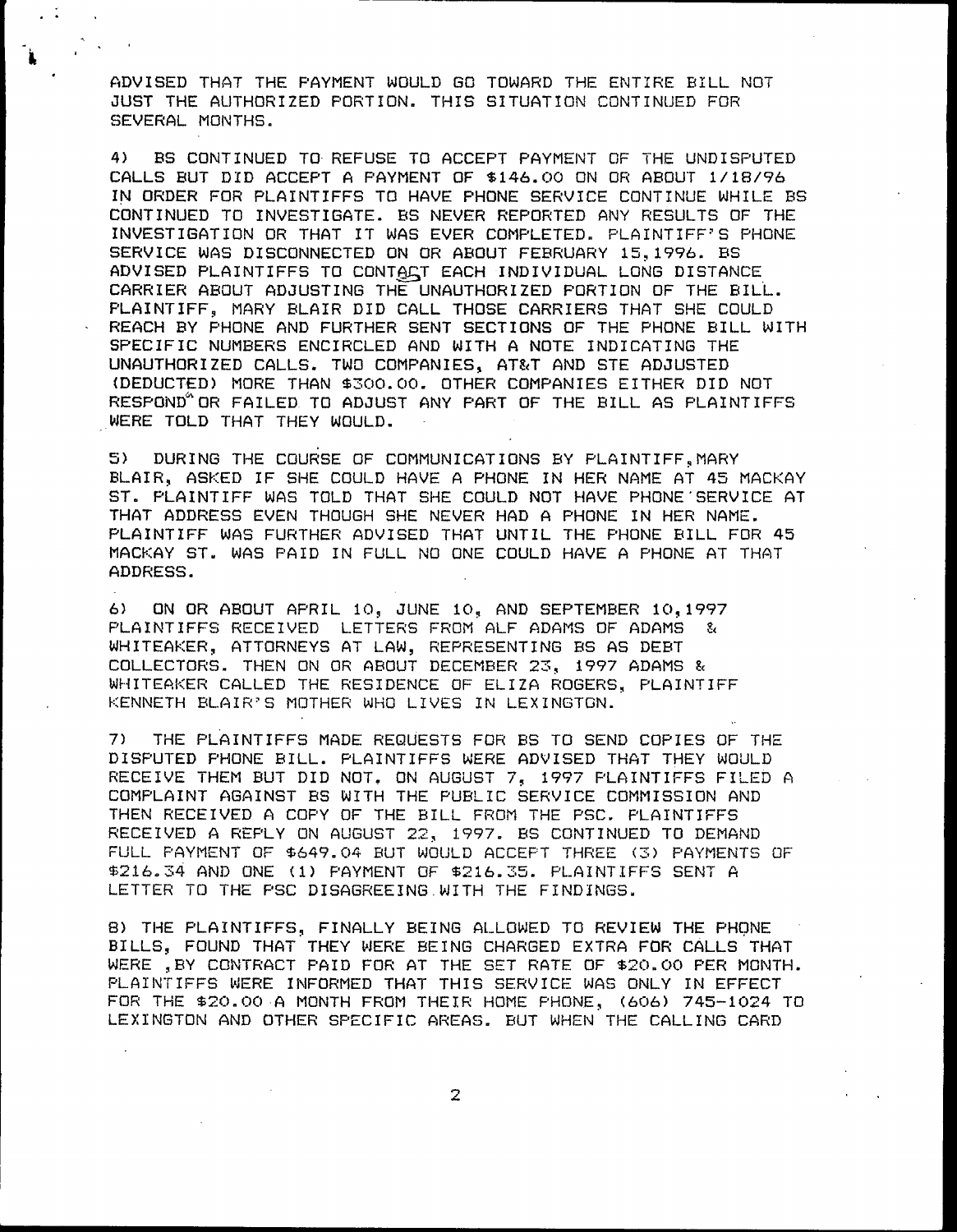NUMBER WAS USED THE FIXED RATE ALSO APPLIED FROM ANY OF THE SPECIFIC AREAS, INCLUDING LEXINGTON TO PLAINTIFF'S HOME PHONE. PLAINTIFFS WERE FURTHER ADVISED THAT ANY "OFERATOR ASSISTED CALLS" (COLLECT CALLS) FROM THESE AREAS WOULD BE BILLED AT A LONG DISTANCE RATE AND NOT INCLUDED IN THE PRE SET AMOUNT. PLAINTIFFS CQNPLAINED TQ THE PSC. NCI CARRIED THE CALLS AND BILLED AS CASUAL TRAFFIC AND MAINTAIN THAT PLAINTIFFS OWE MCI THE ENTIRE AMOUNT. PLAINTIFFS ADVISED THE PSC THAT THEY DISAGREED WITH THEIR FINDINGS

9) AFTER COMMUNICATIONS WITH THE PSC IT BECAME OBVIOUS THAT BS HAD NQT CONDLICTED AN INVESTIGATION IN 1995 AND 1996 AT ALL. PLAINTIFFS THEN TOOK STEPS TO CONTACT CORPORATIONS LISTED ON THE BILL VIA <sup>A</sup> LETTER TO THE KENTUCKY SECRETARY OF STATE FGR CORPORATION INFORMATION. THAT OFFICE SUPPLIED PLAINTIFFS WITH INFORMATION ON THE CORPORATIONS LISTED QN THEIR PHONE BILLS IN QUESTION. THREE (3) OF THE CORPORATIONS (NOW DEFENDANTS) WERE NQT REGISTERED WITH THE SECRETARY OF STATE, DID NOT HAVE <sup>A</sup> , BUSINESS GFF ICE IN THE STATE NQR HAVE <sup>A</sup> PRGCEBS AGENT WITHIN THE STATE OF KENTUCKY.

## COUNT ONE

10) UNLAWFUL BUSINESS TRANSACTIONS IN THE STATE OF KENTUCKY. DEFENDANTS BS, DAN, TALTON AND ONCOR KNEW, HAD THE RESPONSIBILITY OF KNOWlNG THAT PURSUANT TQ THE KENTUCKY CONSTITUTION SECTION 190 " CORPORATIONS MUST ACCEPT CONSTITUTION" AND SECTION 194 " CORPORATIONS TO HAVE PLACE OF BUSINESS AND PROCESS AGENT IN STATE" AND KRS 271B.2-030 (1)&(2); KRS 271B.15-010.; KRS 271B.15-050.; KRS 271B.15-020. FURTHER DEFENDANT, BS KNEW, HAD THE RESFONSIBILITY OF KNOWING THAT PURSUANT TO KRS 271B.2-040., "LIABILITY FOR PREINCORPGRATIGN TRANSACTIONS. " CONDUCTING BUSINESS WITH AND QN BEHALF QF THE ABOVE MENTIONED CQRPQRATICINB IB UNLAWFUL AND "SHALL BE JOINTLY AND SEVERALLY LIABLE FOR ALL LIABILITIES CREATED WHILE SO ACTING.".

COUNT TWO<br>11) BREACH OF CONTRACT

WHERE PLAINTIFFS DID CONTACT DEFENDANT, BS IN THE ORDINARY COURSE OF BUSINESS BY THE APPROPRIATE METHOD (TELEFHONE), PROVIDED BY THE DEFENDANT AND DID AGREE TO PAY THE BET AMOUNT OF \$20.00 PER MONTH FOR UNLIMITED CALLS TO AND FROM LEXINGTON AND OTHER SPECIFIC AREAS PURSUANT TO THE ABOVE STATED AGREEMENT. THEN DEFENDANT BS, WITHOUT NOTICE TQ THE PLAINTIFFS VIOLATED THAT CONTRACT BY ALLOWING ANOTHER CARRIER (MCI) CHARGE FOR THE CONTRACTED CALLS.

#### PRAYER FOR RELIEF:

12) WHERE PLAINTIFFS ENJOYED THE 24 HR. A DAY SECURITY OF 911 EMERGENCY SERVICES, FREEDOM TQ CALL AND BE CALLED BY RELATIVES, FRIENDS, IN EVER DAY LIVING AND IN THE EVENT OF EMERGENCIES AND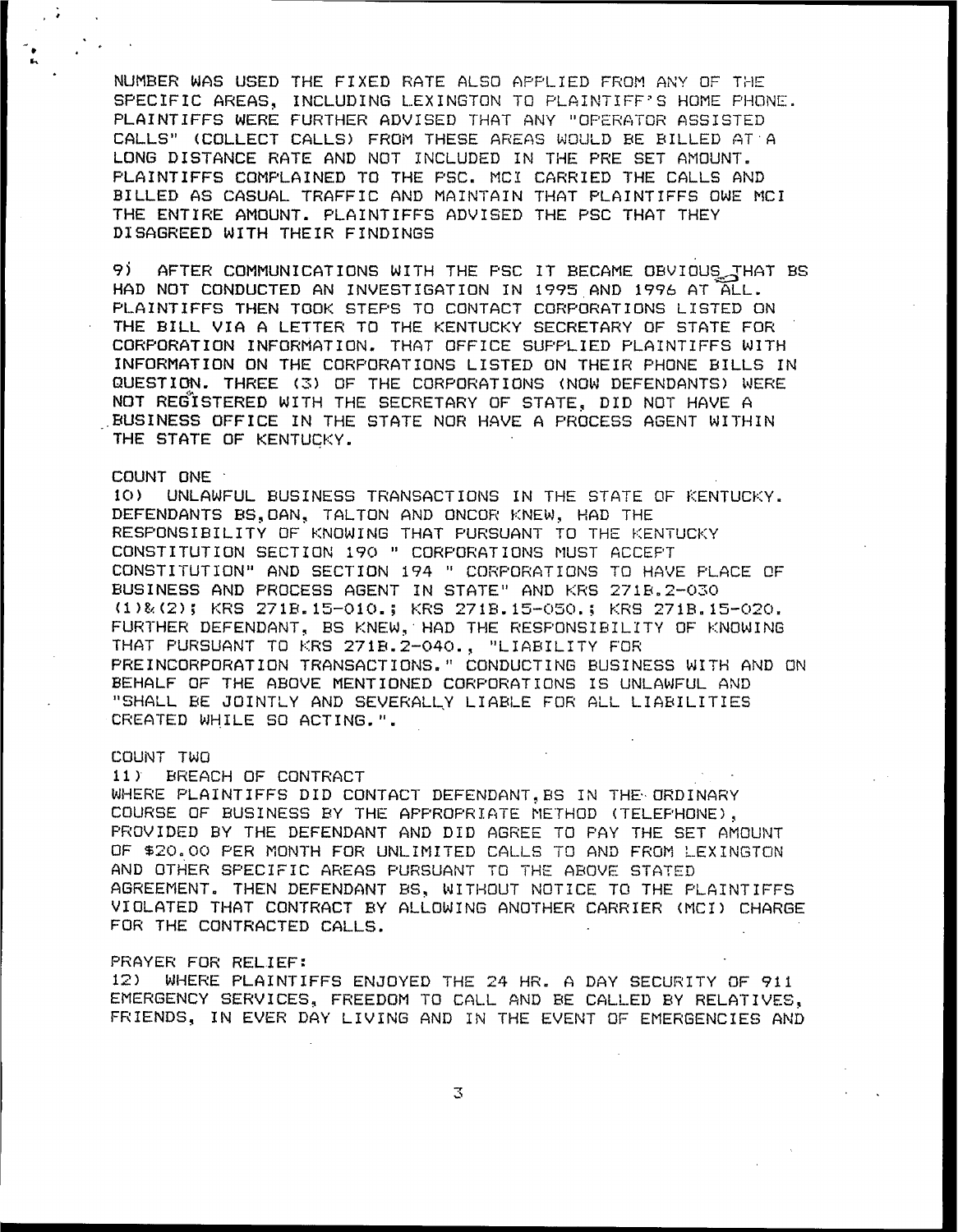DEATHS, CONDUCT BUSINESS, MAKE APPOINTMENTS & AND CANCEL APPOINTMENTS AND RECEIVE CANCELLATIONS OF APPOINTMENTS. PLAINTIFFS DID MAINTAIN A GOOD CREDIT RATING WHEREBY THEY COULD ACQUIRE FUNDS TO MAINTAIN THEIR PROPERTIES. WHERE ALL THESE THINGS HAVING BEEN DONE IN THE PURSUIT OF HAPPINESS AND THE SAFETY OF THE PLAINTIFFS (KY. CONSTITUTION SEC.1 (1st.3rd & 5th) WHO, UNTIL THEIR PHONE SERVICE WAS INTERRUPTED IN FEB. OF 1996 HAD THE SAME PHONE NUMBER SINCE 1977. ALL OF THIS COLLECTIVE.UNLAWFUL ACTIVITY OF THE DEFENDANTS HAS CAUSED GREAT HARDSHIP, PAIN AND SUFFERING, DAMAGE TO PROPERTY AND EMBARRASSMENT TO THE PLAINTIFFS. THE PLAINTIFFS THEREFORE ASY THAT THEIR PHONE SERVICE BE RESTORED LEAVING ALLEGED PAST DUE AMOUNTS FOR PHONE BILLS IN DISPUTE SUSPENDED UNTIL SUCH A TIME THAT ALL REMEDIES ARE EXHAUSTED AND A LEGALLY BINDING DETERMINATION IS MADE AS TO THE LEGITIMATE AMOUNTS DUE, IF ANY. THAT ALL CHARGES TO THE PLAINTIFFS AS THE RESULT OF  $13)$ UNLAWFUL BUSINESS ACTIVITIES BY THE DEFENDANTS BE NULL AND VOID.

 $-14$ ) THAT EACH OF THE DEFENDANTS FOUND GUILTY ON ANY CHARGE PAY TO EACH OF THE PLAINTIFFS AT THE RATE OF \$0.92 FER MINUTE (THE PAY PHONE RATE CHARGED PLAINTIFFS DURING THE TIME THAT PHONE SERVICE WAS TERMINATED) FOR EACH FULL (24 HOUR) DAY BEGINNING FEB. 17, 1996 AND ENDING ON THE DATE PHONE SERVICE IS RESTORED AS COMPENSATORY DAMAGES AND THREE TIMES THAT AMOUNT FOR PUNITIVE DAMAGES AND ANY OTHER DAMAGES, FINES AND/OR PENALTIES AS SEEN FIT AND PROPER BY THE PSC.

RESPECTFULLY SUBMITTED. amer Ban KEMNETA BLAIR

MARY ELIZABETH RAINER BLAIR 45 MACKAY ST. WINCHESTER KY, 40391

#### STATEMENT OF VERIFICATION

÷.

I HAVE READ THE ABOVE COMPLAINT AND IS IS COURSEUP TO THE BEST OF MY KNOWLEDGE.

THE FOREGOING INSTRUMENT WAS SUBSCRIBED, SWORN TO AND ACKNOWLEDGED BEFORE ME BY KENNETH BLAIR AND MARY R BLAIR THIS 26TH DAY OF JANUARY 1998.

MY COMMISSION EXPIRES: Y  $0x$ , 7 ∩nna. NOTARY PUBLIC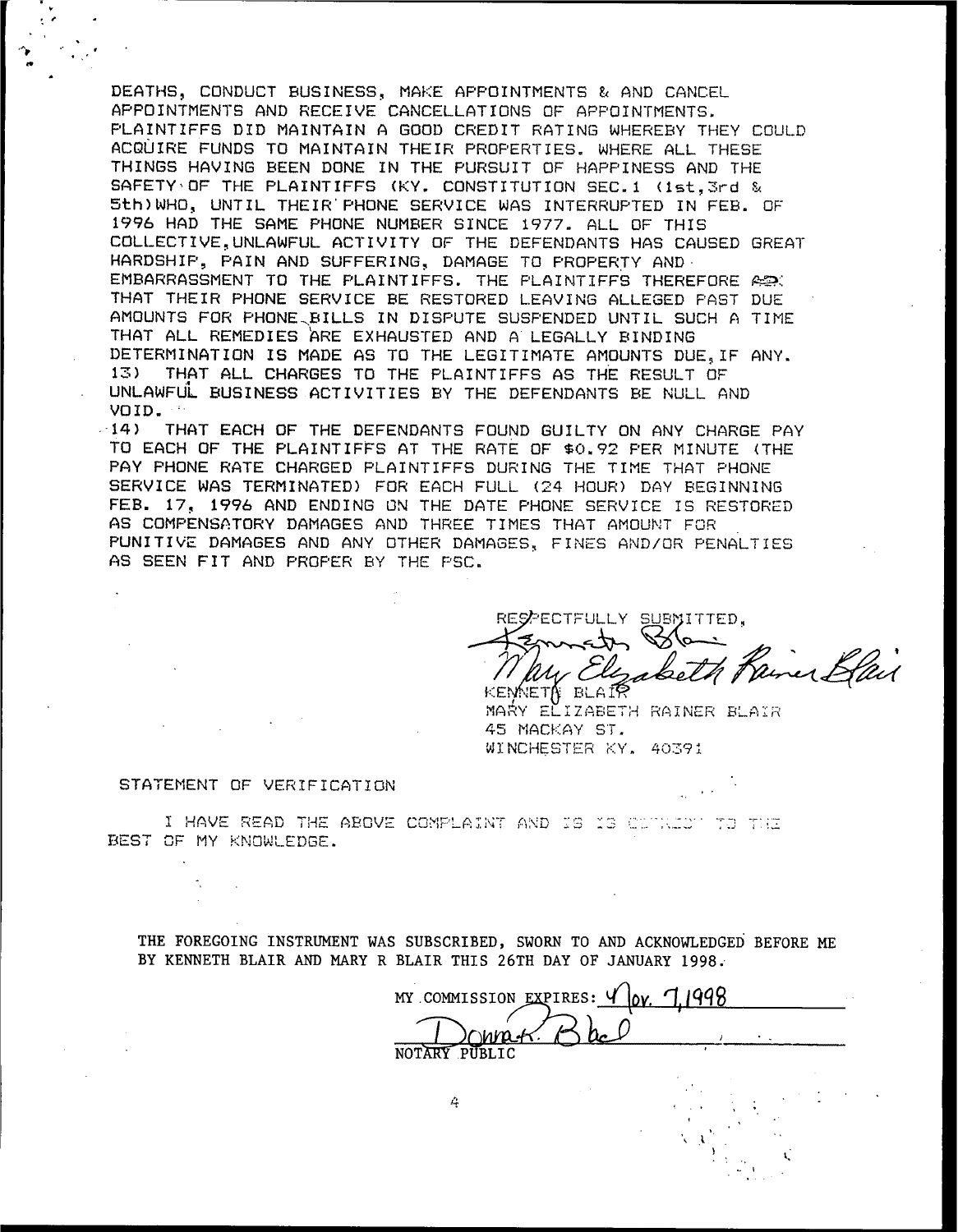## AUTHORITIES CITED

 $\cdot$  1

RECEWED

1) KY. CONST. BEC. 190. CORPORATIONS MUST ACCEPT CONSTITUTION. NG CORPORATION IN EXISTENCE AT THE TIME OF THE ADOPTION OF THIS CONSTITUTION SHALL HAVE THE 8ENEFIT OF FUTURE LEGISLATION WITHOUT FIRST FILING IN THE OFFICE OF THE SECRETARY OF STATE AN ACCEPTANCE OF THE PROVISIONS OF THIS CONSTITUTION.

2) KY. CONST. BEC. 194. CQRPQRATIGNB TG HAVE PLACE OF 8UBINESS AND PROCESS AGENT IN STATE. ALL CORPORATIONS FORMED UNDER THE LAWS OF THIS STATE, OR CARRYING ON BUSINESS IN THIS STATE, SHALL" AT ALL TIMES, HAVE ONE OR MORE KNOWN PLACES OF BUSINESSES IN THIS STATE, AND AN AUTHORIZED AGENT OR AGENTS THERE, UPON WHOM PROCESS MAY BE EXECUTED, AND THE GENERAL -'ASBEM8LY SHALL ENACT LAWS TG CARRY INTO EFFECT THE PROVISIONS OF THIS SECTION.

3) KRS 271B.2-030. INCORPORATION- (1) UNLESS A DELAYED EFFECTIVE DATE IS SPECIFIED, THE CORPORATE EXISTENCE SHALL BEGIN WHEN THE ARTICLES OF INCORPORATION ARE FILED 8Y THE SECRETARY OF STATE. (2) THE SECRETARY QF STATE" S FILING GF THE ARTICLES QF INCORPORATION SHALL 8E CONCLUSIVE PROOF THAT THE INCQRPORATORS BATIBFIED ALL CGNDITIONB PRECEDENT TG INCORPORATION, EXCEPT IN PROCEEDINGS 8Y THE STATE TO CANCEL QR REVOKE THE INCORPORATION OR INVOLUNTARILY DISSOLVE THE CORPORATION.

'4) KRB 2718.2-040. LIABILITY FGR PREINCGRPGRATIGN TRANSACTIONS. - ALL PERSONS PURPORTING TO ACT AS OR ON BEHALF OF A CORPORATION, KNOWING THERE WAS NO CORPORATION UNDER THIS CHAPTER, SHALL 8E JOINTLY AND SEVERALLY LIABLE FGR ALL LIABILITIES CREATED WHILE SO ACTING.

5) KRS 2718. 15-010. AUTHORITY TO TRANSACT 8USINESS REQUIRED. (1) <sup>A</sup> FOREIGN CORPORATION SHALL NGT TRANSACT 8UBINESS IN THIS STATE UNTIL IT 08TAINS <sup>A</sup> CERTIFICATE QF AUTHORITY FROM THE SECRETARY OF STATE.

6) KRS 2718. 15-050. EFFECT OF CERTIFICATE OF AUTHORITY. - (1) <sup>A</sup> CERTIFICATE OF AUTHORITY SHALL AUTHORIZE THE FOREIGN CORPORATION TQ WHICH IT IS ISSUED TQ TRANSACT 8USINESS IN THIS STATE SUBJECT, HOWEVER, TO THE RIGHT OF THE STATE TO REVOKE THE CERTIFICATE AS PROVIDED IN THIS CHAPTER.

7) KRS 2718. 15-020. CONSEQUENCES QF TRANSACTINB BUSINESS WITHOUT AUTHORITY.— (1) <sup>A</sup> FOREIGN CORPORATION TRANSACTINB BUSINESS IN THIS STATE WITHOUT <sup>A</sup> CERTIFICATE GF AUTHORITY SHALL NQT MAINTAIN <sup>A</sup> PROCEEDING IN ANY COURT 1N THIB STATE UNTIL IT